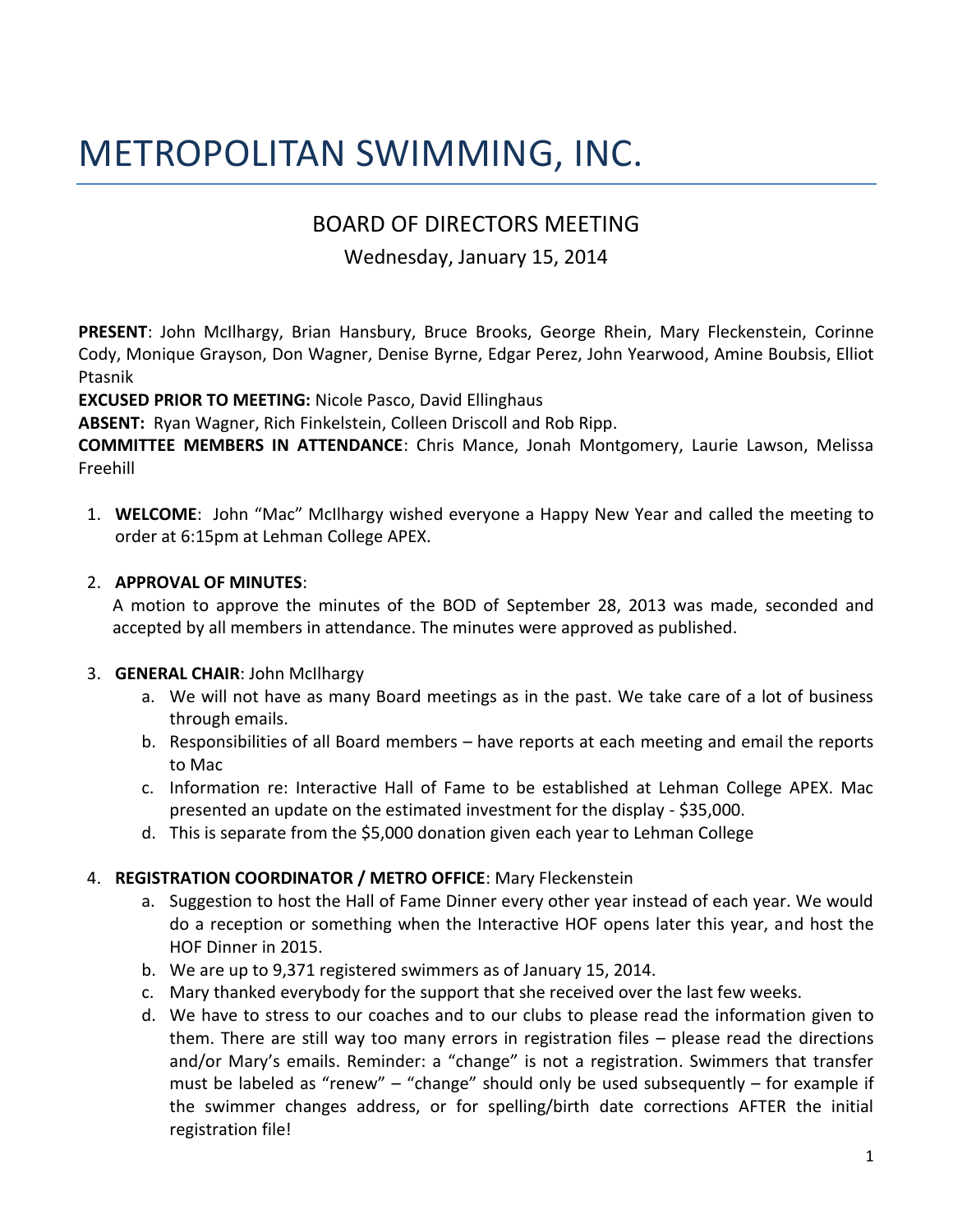- e. Do not wait to register your swimmers! Use your Club Portal to check your swimmers registrations. If a name is not on the list – he/she is not registered!!!
- f. February 8, 2014 Peter Clark will run a Club Leadership Clinic and Business Management Course at the JCC of Manhattan.
- g. 4 Clubs are looking to join Metropolitan Swimming.
- h. Reminder to all: Metro is using MailChimp for newsletters and important information. Please read! If anything needs to be sent out, please remember to send the info to Mary at least 2 weeks in advance!

### 5. **SAFETY COORDINATOR**: Brian Hansbury

New report of occurrence has been posted on the website. All teams need to submit info online to US Swimming the paper copy is no longer needed nor is it accepted.

#### 6. **SAFE SPORT COORDINATOR**: Brian Hansbury

- a. More legislation will be available soon.
- b. USA Swimming will host four Zone Workshops in 2014. These workshops have been designed specifically for registrars, times officers and safe sport chairs.
- c. Still concerns about timers should they have a background check or not!

### 7. **OFFICIALS CHAIR**: Bruce Brooks

- a. Not too much to report.
- b. We received a request from New Jersey to help cover some of their meets as they are short on referees!
- c. As in the past few years, Senior Mets will again be an Officials National Certification meet Requests for evaluation must be submitted to the Meet Referee as soon as possible.
- d. We have about 230 officials now, but Bruce would like to increase the number of Officials in Metro, especially from teams that do not host meets (but do attend meets).
- e. LIAC has 26 officials; BGNW has 19; AGUA has 17
- f. Busy year for our officials as some weekends have 6 or 7 meets!
- g. National Level **Ken Graham** (Patriots) attended a training workshop; **Jackie Spierer** (Suffolk County Area Chair) will attend an Open Water National training.

### 8. **AGE GROUP CHAIRS**: John Yearwood and Edgar Perez

- a. We will use a different company for the buses for Zones this spring. Better price.
- b. Hobie Swim and the tech suits issues we will save cost and make everyone happy by getting a generic Metro Team suit for warm-up only (with Metro logo) – like a trainer suit for the girls and maybe a drag suit for the boys - and let the swimmers use their own favorite tech suit when racing. Tech suits will still be available for optional purchase
- c. Reminder don't attend the Zone Qual. meet if you have no intention of going to Zones!!! Only swimmers who actually intend to attend Zones, if they make the team, may compete at the Zone Qualifier Meet.

### 9. **FINANCE CHAIR**: George Rhein

George will discuss a couple of issues with the Finance committee after this Board of Directors' meeting.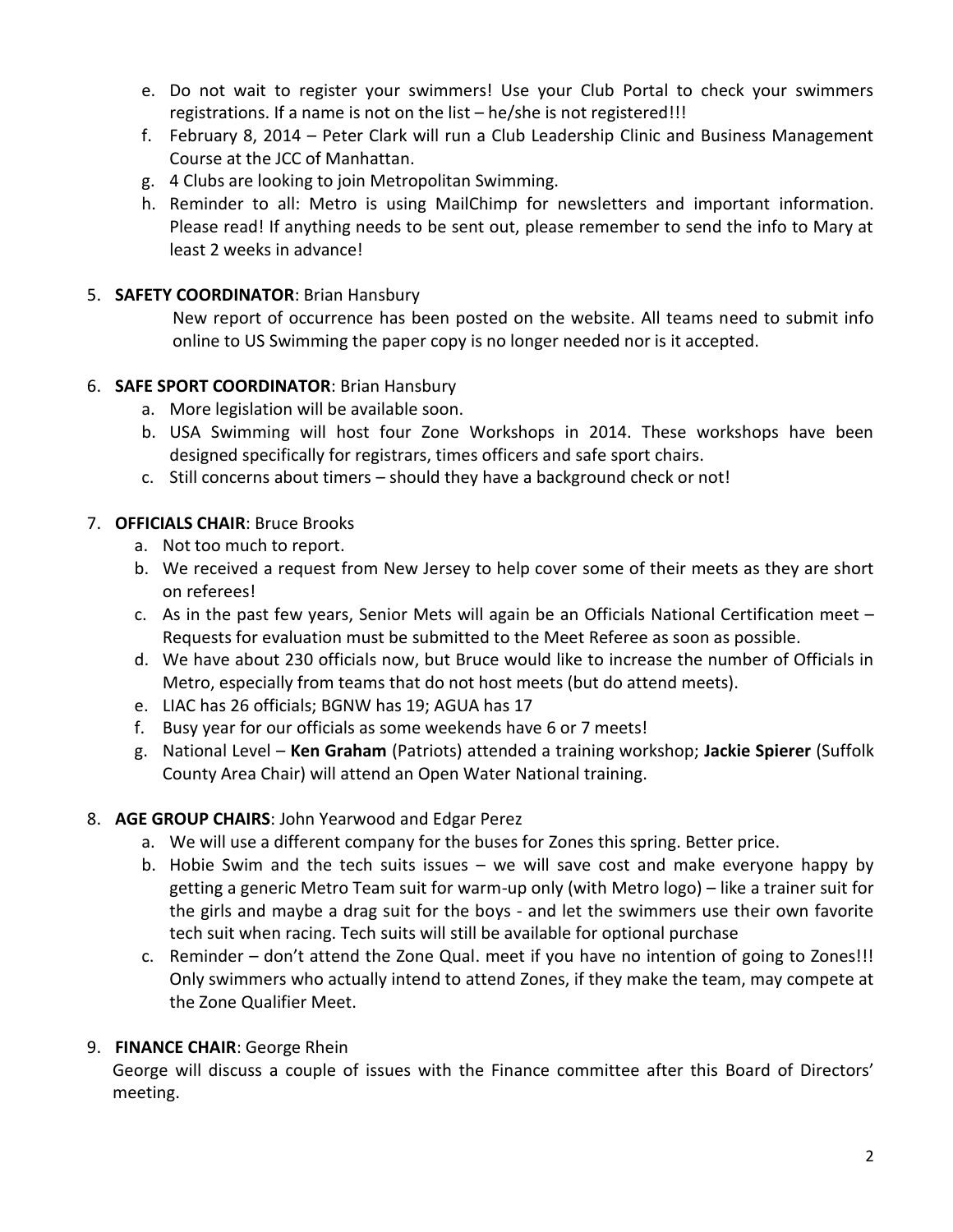## 10. **DIVERSITY / INCLUSION**: Elliot Ptasnik

- a. December 7, 2013: Imagine Swimming hosted a meet at which **Anthony Irvin** ran a clinic for swimmers between sessions. There was a Showcase 50 freestyle race between **Eric Miou**, Olympian **Brett Fraser** from the Cayman Islands, **Doug Lennox** from Puerto Rico and Irvin. It was a great way to promote Diversity within the LSC. (Anthony Irvin won the race in 19.40 seconds)
- b. January 26, 2014: Coaches Clinic on Diversity New York City Parks & Rec. has 1500 swimmers and about 24 pools! Shaun Anderson, a USA Swimming Diversity Consultant, will be in attendance. Location to be announced!
- c. We need better advance warning before these events so that we can promote it to the membership!
- d. USA Swimming is funding a pilot program (\$1,000) to help set up the partnership between USA Swimming and New York City Parks & Rec.
- e. Metro will apply to host the 2015 Eastern Zone Diversity and Inclusion Camp application is due February 21, 2014
- f. Elliot would like to revamp the Metro page on Diversity & Inclusion.
- g. The NY Parks and Rec. has taken over The Flushing Meadows Corona Park Aquatic Center.
- h. Anthony Irvin is a great supporter of Metropolitan Swimming.

### 11. **COACHES REPRESENTATIVE**: Amine Boubsis

- a. Swimposium Sunday, April 13, 2014 at Lehman College 2 sessions learning clinic for Coaches, parents, Officials, and Swimmers. Session will be from 9:00am to 12:00pm, and then from 1:00pm to 4:00pm. Possible presenters will be Paul Memont (officials), Peter Clark (Club Leaderships), Jane Grosser (Parents), Michael Brooks (Coaches) and Kate Ziegler (Athletes).
- b. March 23, 2014 Clinic will be held by Ryan Lochte in Long Island this is a charitable event with some Metro coaches as instructors. Tough weekend as far as meets!

# 12. **ADMINISTRATIVE VICE CHAIR**: Denise Byrne

- a. Swimposium 2014 (see info above) there will be 2 clinics for Officials, Parents, Club Leadership (1 clinic only), Coaches and Athlete. All those that would like to attend will need to sign up - suggestion \$20! About 20 to 25 individuals will be allowed atr each clinic as the classrooms can't hold more than that. Information will be posted on the Metro Web site.
- b. We are all set for the Swimposium just need to send the agenda to USA Swimming. Lunch will be provided.
- c. Metro Policy and Procedures Manual confusion about the description of Open Meets, Closed Meets, and Open Metro Invite Meets (procedures and accountability)
- d. Proposal for a new policy re: streamline tracking of Meet Directors Administrative Officials (AO) – Meet Referee – Meet Information sill need to be improved .

### 13. **DISABILITIES COORDINATOR**: Denise Byrne

- a. We were given the opportunity from USA Swimming to send a representative from Metro to Colorado for training swimmers with disabilities (January 16-19). Denise recommended Jeff Ely (Sachem Swim Club) – Jeff has also accepted to become a member of the Disabilities Committee.
- b. A few teams have been inquiring about what to do for swimmers with disabilities.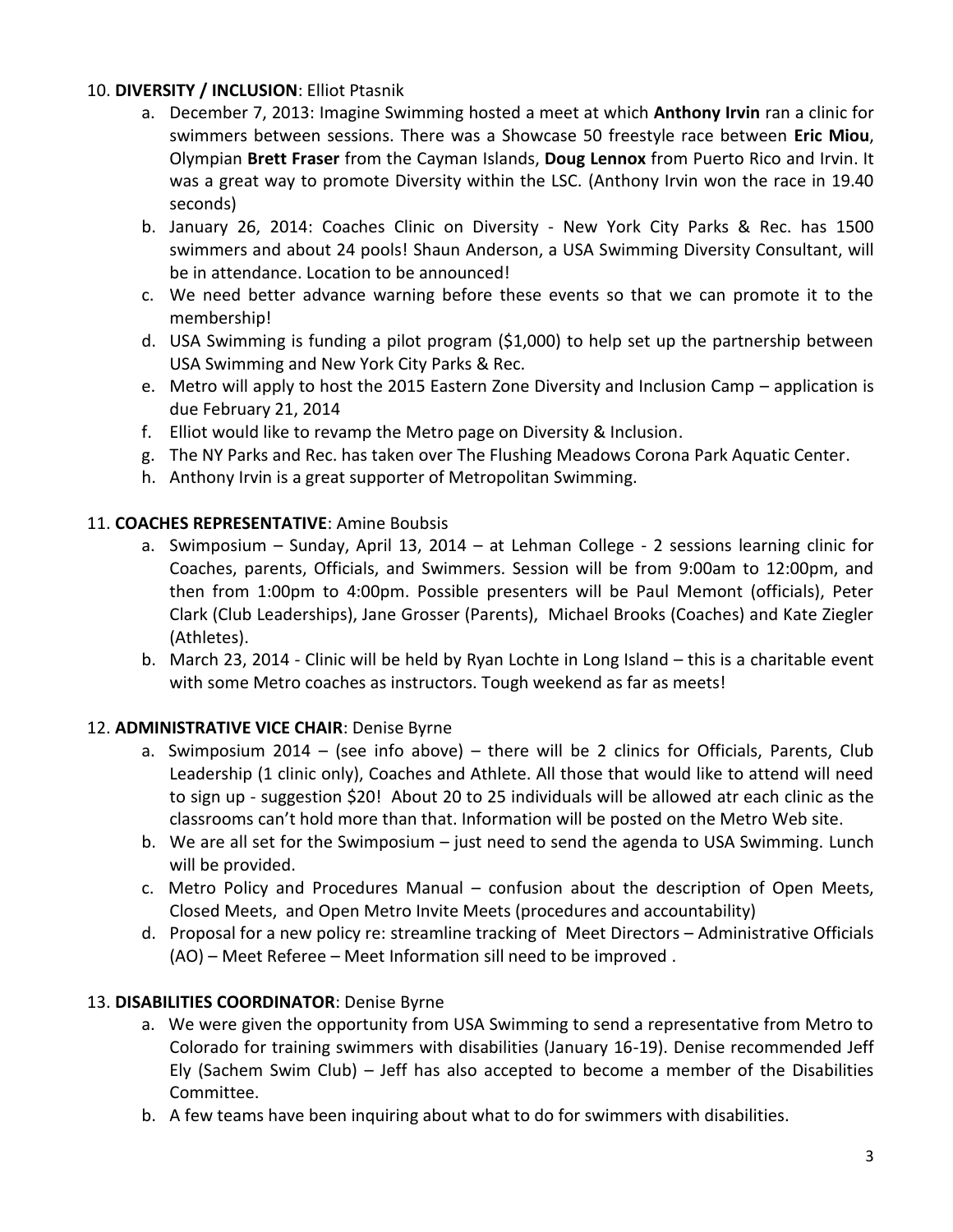#### 14. **TREASURER REPORT**: Corinne Cody

- a. Corinne has updated the Metro Swimming Reimbursement / Expense Voucher to reflect a Committee Chair or Board Member Approval for all requests.
- b. She also worked on the "Contractor" time sheet form for payment at LSC run championship meets (Announcer, Meet Manager Operator, Timing Console Operator. A form must be submitted for each position held at Metro Run meets.
- c. The Financial Statements for fiscal years ending August 31, 2013 & 2012 was available (Statement of Financial Position – liabilities and net assets); (Statement of Activities for the years ended in August 31 $^{\rm st}$ .
- d. We were able to reduce the amount that parents will need to pay for Zones \$300 for 11-18 and \$160 for 10&under.
- e. The travel requests for December meets are now in. Forms for the Spring meets are posted on the Web site.

### 15. **SENIOR CHAIR**: Don Wagner

- a. Revisions on the Training Trip that is funded by Metropolitan Swimming. Will probably be held at Chelsea Piers – maybe in association with Connecticut.
- b. Mac is also suggesting that maybe the trip could be an away trip every other year and a local training the other year. The main thing is to get the swimmers to train together and focus on the next step: College swimming – Don will work on a proposal.
- c. Don spoke about New Jersey LSC Share Program possible inclusions to Senior Mets New Jersey Swimming has made a proposal to Metro to allow their Junior National and faster swimmers to be able to compete in our Senior Mets Championships – about 20 athletes – they would reciprocate in NJ on opposite years. Discussion followed on this subject. Problems with the meet requirements of 3 Metro Meets – and also much less chances for our Metro swimmers to get to swim at finals!
- d. Another possibility would be to host a Tri-State Senior Championship meet (for example NY-NJ-CT)

### 16. **ATHLETES' REPRESENTATIVES**: Nicole Papsco and Ryan Wagner

Neither Nicole nor Ryan were in attendance at the meeting.

- a. Mac mentioned that we need more athletes' representation on our Board and attendance at Meetings! Suggestion to add Adult athletes on Board. We need to have a certain percentage of athletes based on the number of Board members.
- b. New Athletes' election must be organized and held at Senior Mets

### 17. **VOTING – HALL OF FAME**: John McIlhargy

- a. Mary Fleckenstein made a motion to approve the funding of the Hall of Fame Interactive Display to be installed at Lehman College Apex on the wall in the hallway by the pool, not to initially exceed \$50,000. Monique Grayson seconded the motion – discussion followed on the actual display and its financing – all voting members are in favor – **motion carries**.
- b. Mary Fleckenstein made a motion to hold the Hall of Fame Dinner every other year instead of every years and to host a Reception when the HOF Display is up and running – the motion was seconded – all voting members were in favor – **motion carries**.